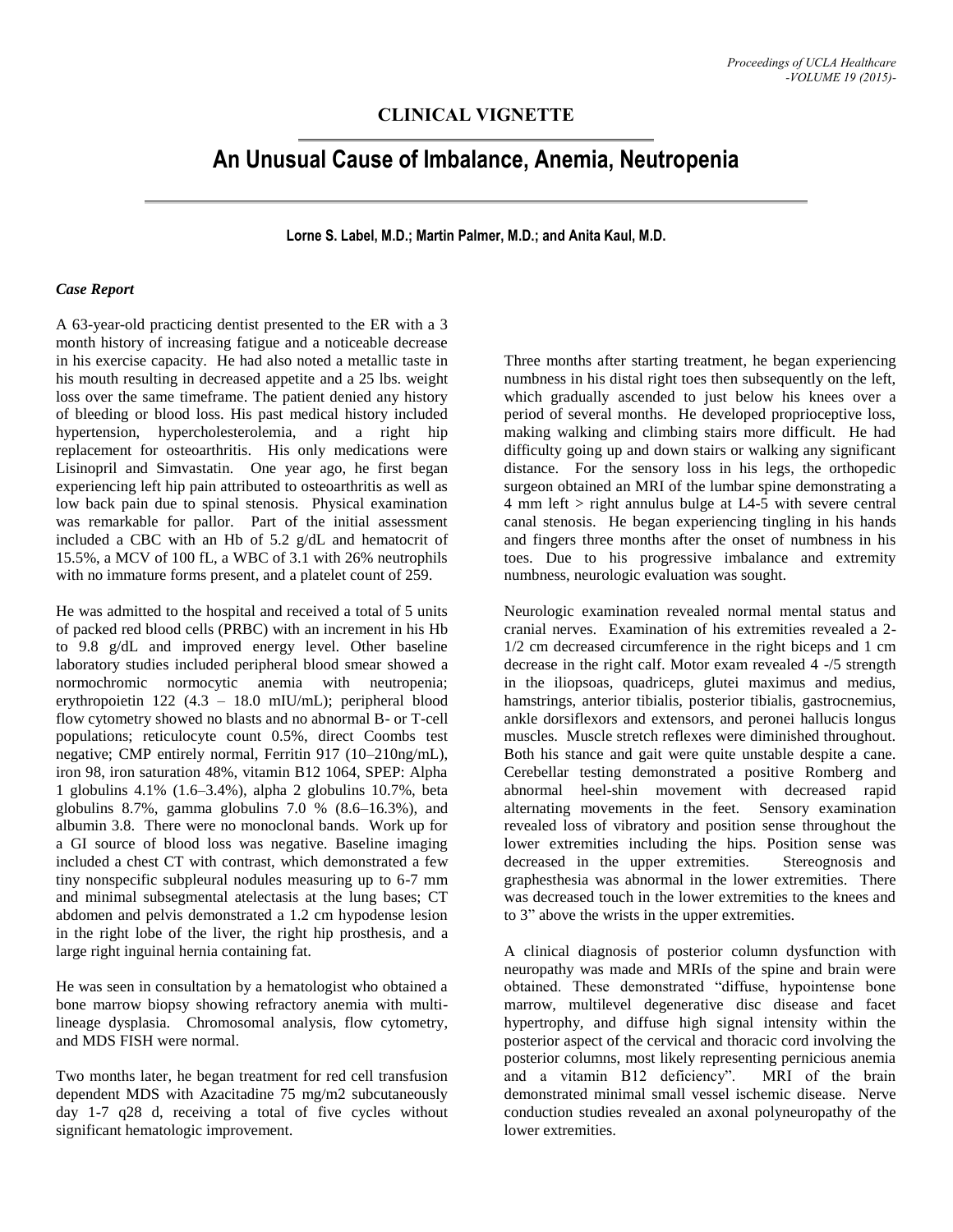Baseline vitamin B12 predating the onset of his neurologic symptoms was normal; repeat Vitamin B12 was normal at 562 pg/mL. The differential for the combination of posterior column damage, anemia and neutropenia also includes copper deficiency. Serum copper was <10 mcg/dL (Normal range: 70–140), the ceruloplasmin <2, methylmalonic acid to 77, and repeat ferritin 2541. The cause of the copper deficiency was not initially apparent. Further inquiry revealed the patient, a dentist, had been filling his own cavities with DenTek Temparin Max, a zinc compound intended as a temporary filling repair. His serum zinc level was elevated at 248 mcg/dL (Normal range: 55-150). His temporary zinc fillings were replaced and he was started on supplemental copper. Within a month, his zinc level had fallen to 120 with his copper rising to 47. Three months later, his copper level had returned to the normal range (71 mcg/dL), and he was referred for physical therapy.

Repeat neurological examination revealed approximately a 60% improvement in his ambulation and steadiness. His lower extremity strength was normal. Stance was slightly wide-based but clearly more stable. He ambulated with a cane but did not rely on it. His Romberg testing was positive but only after standing with his eyes closed for 15 seconds. The lower extremity dysmetria had resolved. There was still decreased sensation below the knees with diminished vibratory sense but improved position sense in the proximal and distal lower extremities.

#### *Discussion*

Dietary copper deficiency is rare as it is widely distributed in readily available foods such as whole grains, nuts, cereals, and meat. Copper is an essential trace element, serving as a cofactor for many metalloenzymes and proteins important to hematopoiesis and central nervous system function.<sup>1</sup> The clinical circumstances by which copper deficiency can develop are becoming increasingly common and thus the clinical importance of this is increasing. Copper is predominantly absorbed from the duodenum and proximal jejunum and requires exposure to gastric acid to free copper from organic complexes and ligands. Interestingly, myelopathy and cytopenias were recognized in zinc-smelter workers in the late 19th century in both the German and English medical literature.<sup>2</sup>

Our observation of rapid and complete hematologic recovery with normalization of copper and zinc levels is consistent with what has previously been reported.

Copper deficiency myelopathy is often unrecognized and only recently reported.<sup>3</sup> This nutritional myelopathy was first described in 2001 by Schleper and Stuerenburg.<sup>4</sup> The most common causes appear to be malabsorption, gastric resection, and hyperzincemia. $5 \text{ The second report of a similar condition}$ due to copper deficiency was by Kumar in 2004 who published a group of 13 patients with sensory ataxia due to dorsal column dysfunction, gait difficulty, lower limb spasticity, and polyneuropathy. $\frac{6}{5}$  They had a very low serum copper and ceruloplasmin with an elevated zinc level. The neurological symptoms improved with oral copper supplementation. Willis reported 3 additional cases associated with sideroblastic anemia and neutropenia along with the neurological abnormalities.<sup>7</sup> Since that time, several other studies have revealed the association between low copper and posterior column myelopathy. $8-14$ 

In this case, the spine MRI abnormalities of increased signal on T2 weighted images involving the dorsal column were consistent with dorsal column dysfunction as a reason for his sensory ataxia. This is not always the case as Kumar reported that MRI studies were abnormal in only 44% of his  $25 \text{ cases.}^6$ The abnormalities of our patient's electrodiagnostic testing have been previously reported similarly as a primarily axonal polyneuropathy.

The biochemical cause of the spinal cord abnormalities remains uncertain. Theories include a dysfunction of the cytochrome- C oxidase, which is copper dependent, or an abnormality in the methylation cycle.<sup>15</sup> It is clear that copper is an important micronutrient to the nervous system. Copper, when nutritionally deficient, can also cause visual loss due to optic neuropathy, peripheral neuropathy with large fiber and small fiber loss, or central nervous system demyelination. Prodan described a brain MRI showing white matter hyperintensities on T2 in the cerebellar peduncles, corpus callosum, and periventricular white matter.<sup>16</sup> However all reported cases to date are consistent with the predominant manifestation being dorsal column dysfunction causing sensory ataxia. The sensory ataxia causes an individual to not be able to negotiate when walking, standing, or sitting due to the position sense loss to the limbs. Ultimately, a spastic ataxic paraplegia can occur if untreated.

Since copper deficiency can mimic the well-known vitamin B12 deficiency, copper levels should be considered in the same clinical circumstances as one would measure B12.

### **REFERENCES**

- 1. **Hoffman HN 2nd, Phyliky RL, Fleming CR**. Zincinduced copper deficiency. *Gastroenterology*. 1988 Feb;94(2):508-12. PubMed PMID: 3335323.
- 2. **Lanska DJ, Remler B**. Myelopathy among zinc-smelter workers in Upper Silesia during the late 19th century. *Neurology*. 2014 Apr 1;82(13):1175-9. doi: 10.1212/WNL.0000000000000270. PubMed PMID: 24688096.
- 3. **Kumar N**. Copper deficiency myelopathy (human swayback*). Mayo Clin Proc*. 2006 Oct;81(10):1371-84. Review. PubMed PMID: 17036563.
- 4. **Schleper B, Stuerenburg HJ**. Copper deficiencyassociated myelopathy in a 46-year-old woman. *J Neurol*. 2001 Aug;248(8):705-6. PubMed PMID: 11569901.
- 5. **Verma R, Praharaj HN, Khanna VK, Garg RK, Singh MK, Malhotra HS**. Study of micronutrients (copper, zinc and vitamin B12) in posterolateral myelopathies. *J Neurol Sci*. 2013 Jun 15;329(1-2):11-6.